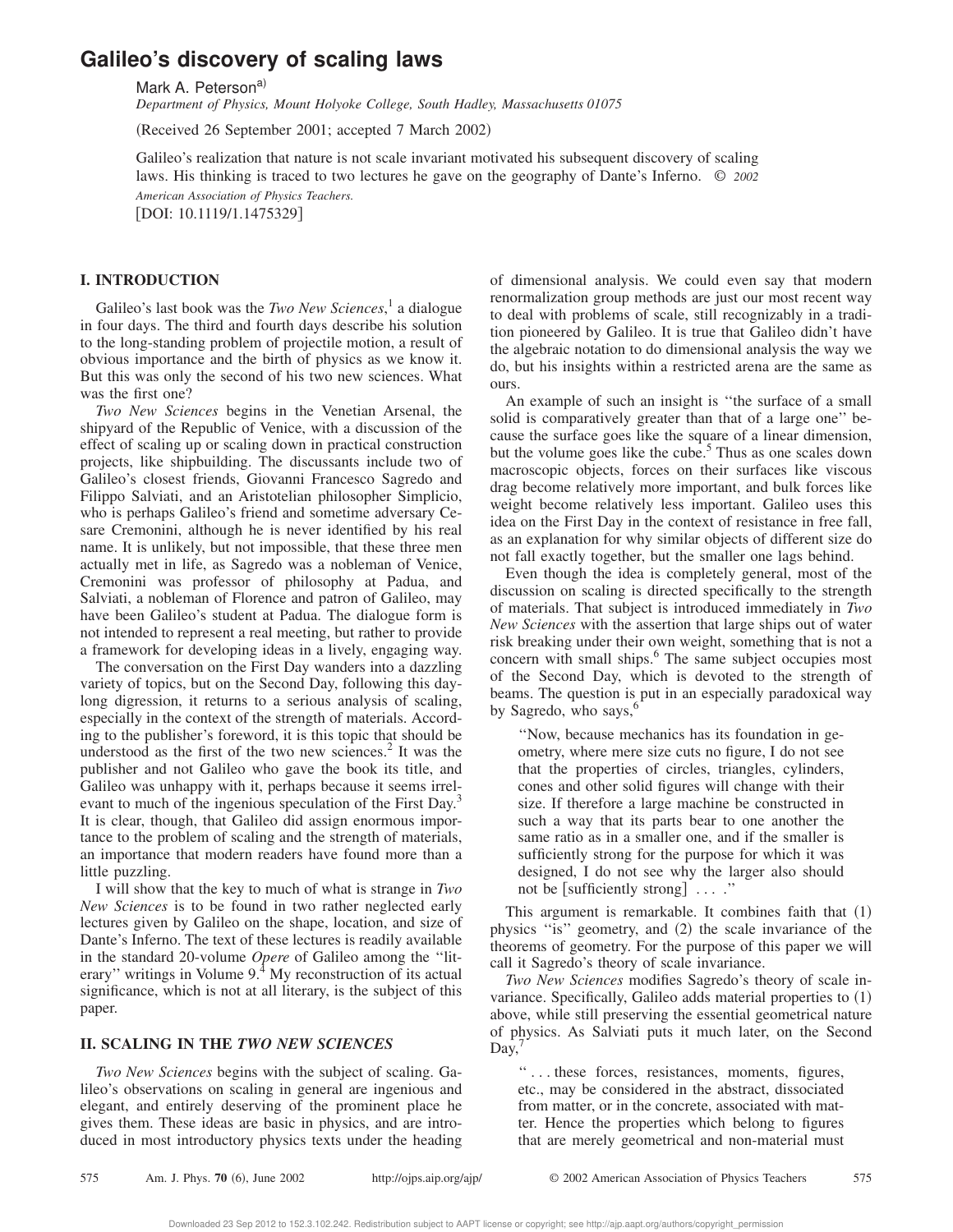be modified when we fill these figures with matter and therefore give them weight.''

These modifications break scale invariance, but they do not change the essence of the theory: ''Since I assume matter to be unchangeable and always the same, it is clear that we are no less able to treat this constant and invariable property in a rigid manner than if it belonged to simple and pure mathematics."<sup>8</sup>

A typical example of the new considerations that arise when "we fill these figures with matter" starts with the breaking of a wooden beam. If the beam breaks, all its longitudinal fibers break, and because their number is proportional to the cross-sectional area of the beam, the beam's strength in withstanding a longitudinal pull should be proportional to its cross-sectional area. If a supported beam is subject to a transverse force, however, the associated torque must be balanced by the first moment of the stress in the fibers, which introduces an additional factor of the diameter of the beam.<sup>9</sup> Thus the beam's strength in withstanding a transverse force should be proportional to its diameter cubed.<sup>10</sup> If the beam is made longer, the torque due to the same transverse force applied at a geometrically similar position is proportionately greater and the beam is proportionately weaker, and so forth. There follow Galileo's very famous observations on why animals cannot be simply scaled up, but rather their bones must become proportionately thicker as they get larger. $11$ 

All of this discussion is developed in a series of eight propositions with geometrical proofs. It is clearly the geometrical framework which makes these scaling laws a "science."<sup>12</sup> After the eight propositions and the discussion on animals, certain more detailed questions are considered, such as the problem of locating the weakest point in a beam, that is, where it would break, and the problem of finding a beam that would have no unique weakest point, but would be equally strong everywhere. These last topics are clearly separate from the original scaling theory of the eight propositions. They come after it, as applications of it, and they are not numbered, as if they had been added at a later time. These topics arise naturally when one juxtaposes the scaling theory with Aristotle's *Questions on Mechanics*, <sup>13</sup> as Galileo himself points out.<sup>14</sup>

A persistent oddity on the Second Day is a continuing preoccupation with beams that break under their own weight, the same phenomenon that began the whole discussion in the Venetian Arsenal, except that there it was ships that break under their own weight. Another oddity is the sudden change of subject on the First Day. The conversation, which had just barely gotten under way, is about the strength of ropes, made of fibers, but the question of nonfibrous materials is raised, such as metal or stone. Simplicio wants to know what gives such materials their strength. Just before this, and perhaps intended to motivate it, we had read about a marble column that broke under its own weight.<sup>15</sup> Although Salviati hesitates to take time to discuss this, Sagredo says, ''But if, by digressions, we can reach new truth, what harm is there in making one now  $\dots$  ?"<sup>16</sup> and the conversation goes off for the rest of the day into speculations about the atomic theory of matter, cohesive forces among atoms, and questions of the infinitesimally small and infinitely large, among other subjects. The discussion is diffuse but occasionally brilliant, even if nothing definitive can be said about what holds matter together. The opening lines of the Second Day confirm, however, that the intention is to apply the scaling theory to

all solid materials and not just to fibrous materials like wood. Taking everything together, there is an odd hint of a problem in the background that motivates all the discussions of the first two days, but that is never actually stated: some object of stone or metal that breaks under its own weight when it is scaled up. This unspoken problem is what the conversation seems to be circling around, without ever quite saying so.

In seeking to understand what the *Two New Sciences* is really about, we recall how it came to be written. Galileo was remarkably reticent about publishing—before the *Starry Messenger*<sup>17</sup> of 1610, the year he turned 46, he had published hardly a thing. His astronomical discoveries of that year brought him instant fame, and he parlayed this fame into his appointment as Mathematician and Philosopher to the Grand Duke of Tuscany. In the negotiations leading up to that appointment, he described the many books that he wanted leisure to write, based on the research he had been quietly doing at Padua, but these books did not appear. His life at the Tuscan court was fraught with controversy, and the books he actually wrote were reactions to events and new discoveries, the *Discourse on Bodies in Water*, <sup>18</sup> and the *Sunspot Letters*. <sup>17</sup> When the Holy Office declared the opinion of Copernicus formally heretical in 1616, Galileo's fondest project was closed off to him. He silenced himself for several years, and when he finally wrote again (*The Assayer*),<sup>17</sup> after much pressuring from his friends, it was part of a testy controversy that made him new enemies. The debacle over his great *Dialogue Concerning the Two Principal World Systems*<sup>19</sup> and the disastrous trial of  $1633^{20}$  should have been the end of his career. Yet in his old age he somehow found the strength to begin writing what would become the *Two New Sciences*. And from somewhere in his past he drew the scaling theory and placed it first.

Just where the scaling theory comes from is a bit mysterious, because there are few surviving references to it. However, it was certainly complete by 1612, the year Galileo published the *Discourse on Bodies in Water*. <sup>18</sup> The most vexing problem that Galileo deals with there is the problem of a thin lamina of material denser than water which nonetheless floats on the surface, supported by surface tension, as we would say now. At the very end of the Discourse, Galileo points out that if the lamina were supported at its perimeter, a thin sample (say of square shape and fixed thickness) would be more easily supported if it were cut into many smaller squares, because in reducing the size, the area of each piece, and hence its weight, would go down faster than the perimeter, which is the source of its support. Galileo presents this argument purely hypothetically, as contrary to fact, because his own idea of what supports the lamina is quite different. Peculiar details aside, it suffices for our purpose that this reasoning is an explicit use of the scaling theory as early as 1612.

An even earlier reference, although not as explicit, occurs in a letter from Galileo to Antonio de'Medici in 1609. This remarkable letter is, in effect, a one-page outline of the *Two New Sciences*, almost thirty years before it was printed! Galileo describes his most recent investigations, saying<sup>21</sup>

''And just lately I have succeeded in finding all the conclusions, with their proofs, pertaining to forces and resistances of pieces of wood of various lengths, sizes, and shapes, and by how much they would be weaker in the middle than at the ends, and how much more weight they can sustain if the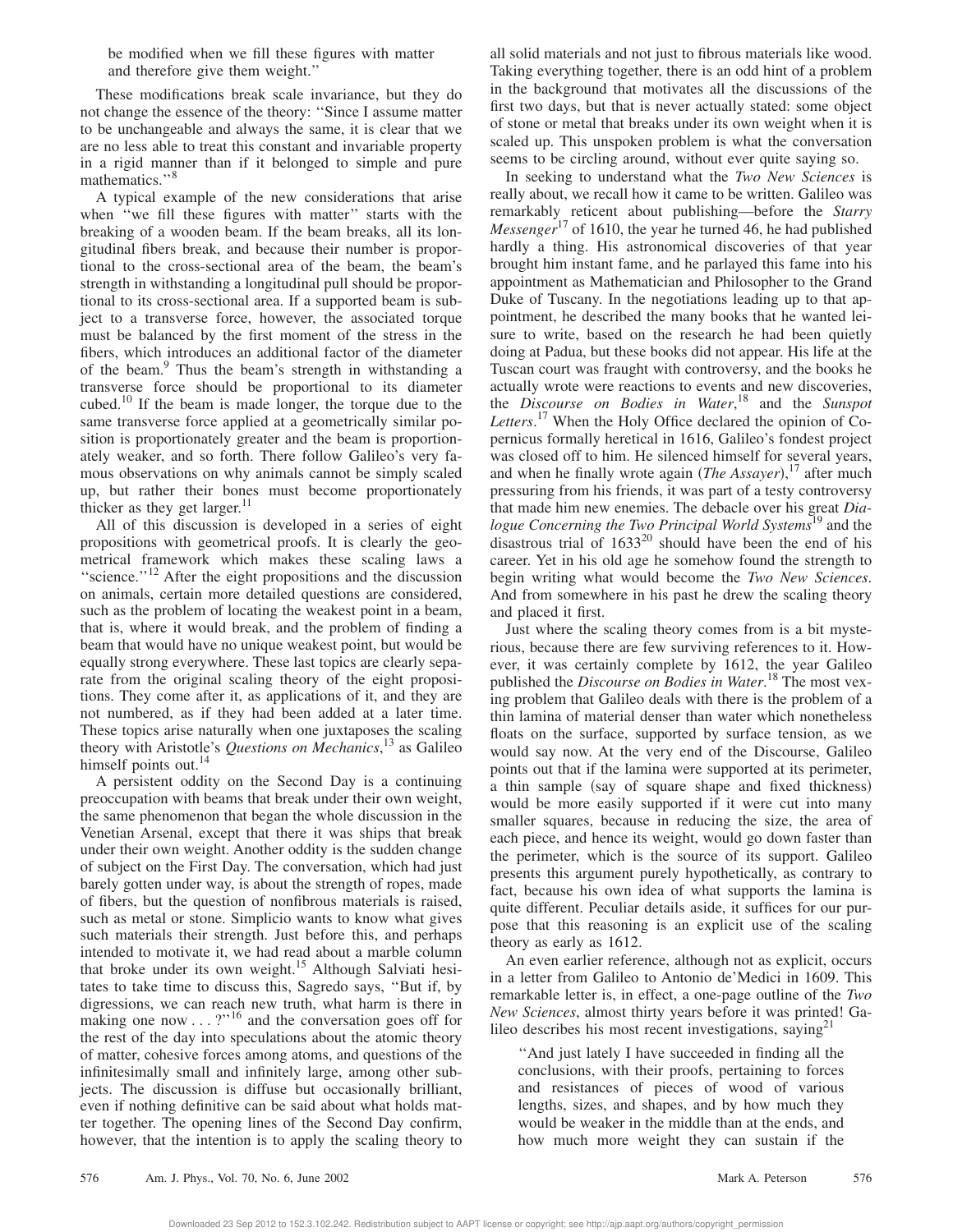weight were distributed over the whole rather than concentrated at one place, and what shape wood should have in order to be equally strong everywhere: which science is very necessary in making machines and all kinds of buildings, and which has never been treated before by anyone.''

He then goes on to describe certain insights into the motion of projectiles. This letter makes it clear that the basic organization of *Two New Sciences* was already in his mind in 1609, and even seems to say that the results were at that time quite fresh. On closer inspection, though, one sees that the detailed results described in the letter belong to the last section of the Second Day, building on the basic results of the first eight propositions, which must therefore be even earlier material. That the projectile theory was still incomplete at this point, and also comes later in *Two New Sciences*, suggests (which is plausible in any case) that the order of treatment in *Two New Sciences* is chronological. That is, the scaling theory comes first there because it literally was first, and we will have to look earlier to find it.

The next suggestion for the origin of the scaling theory might come from *Two New Sciences* itself. The opening scene in the Venetian Arsenal is peculiarly effective—why not take it at face value? Galileo was obviously familiar with the Arsenal, and it is known that he was consulted there on ship design. What likelier place could there be to encounter problems of scale, in just the way that he says? This assumption could place the origin of the scaling theory as early as 1592, the year he became Professor of Mathematics at Padua. On closer reading, though, one sees that even if Sagredo is surprised by the failure of scale invariance in the shipyard, Salviati is not. He already understands it, and is immediately ready to explain it all to Sagredo. What the scene really says is that Salviati's mind (read Galileo's) was already prepared to understand what he saw in the Arsenal, because he had already done the scaling theory. This means we must search for the scaling theory still earlier, at the very beginning of Galileo's career, or perhaps even earlier than that.

### **III. THE LECTURES ON DANTE'S INFERNO**

Galileo enrolled at the University of Pisa to study medicine at the age of 17, and dropped out at the age of 21. He spent the next several years studying mathematics independently, especially Euclid and Archimedes, and did tutoring in mathematics. While living at home he assisted his father in remarkable experiments on the pitch of plucked strings under known tension.<sup>22</sup> Fifty years later he briefly summarized their experimental results in *Two New Sciences*, the First Day.<sup>23</sup> He proved some theorems on centers of gravity in the style of Archimedes, and at the end of his life he also included those in *Two New Sciences*, as an appendix. It is clear that *Two New Sciences* contains some very early material.

The young Galileo hoped to make a reputation in mathematics with his theorems, and he sent them to a number of Italian mathematicians. He was fortunate to receive a favorable reply from Guidobaldo del Monte, Inspector of Fortifications to the Grand Duke of Tuscany, someone in a position to help him.<sup>24</sup> They corresponded. When the chair of mathematics at Pisa became open, someone, probably Guidobaldo but perhaps his even more illustrious brother Francesco, who had just been made a cardinal, $2<sup>5</sup>$  arranged for Galileo to be invited to address the Florentine Academy to give two lec-

tures on mathematical topics.<sup>4</sup> It was in effect a seminar and job interview. Galileo's lectures charmed his audience. Within a few months the young dropout was Professor of Mathematics at Pisa.

Galileo's audience at the Florentine Academy was not a mathematical one. The Florentine Academy was a creation of the Medici dynasty (which had ascended to the nobility only in the immediately previous generation), and had as one of its chief functions the glorification of the Medici in every intellectual arena. $^{26}$  It was far more important for Galileo to play to this predilection of his audience than to display mathematical erudition. In the event he brilliantly combined a clear exposition of mathematics with a topic Florence loved to hear, their great poet Dante, and in particular, the geometry of Dante's Inferno, based on evidence from the poem. Although Galileo did introduce certain original material in his lecture, he did not call too much attention to it, and represented himself rather as describing two previous rival attempts to determine the plan of Hell. One of these was by Antonio Manetti, who was represented as a member now deceased of the Florentine Academy itself.<sup>27</sup> The other plan, a later attempt, was by Alessandro Vellutello, not a Florentine.<sup>28</sup> Galileo begins in a way that seems evenhanded, but as the second lecture proceeds, he becomes more and more sarcastic about Vellutello's plan until in the end he seems to be defending the virtuous Florentine Manetti against the ridicule of the stupid and thoughtless Vellutello, to the delight of his audience, no doubt. This was how a Medici intellectual should defend the honor of Florence!

Only the large scale features of these plans need concern us here. Manetti's Inferno is a cone-shaped region in the earth, with its vertex at the center and its base on the surface, centered on Jerusalem. But because Galileo is a master of exposition, let him describe it:

'' . . . imagine a straight line which comes from the center of the earth (which is also the center of heaviness and of the Universe) to Jerusalem, and an arc which extends from Jerusalem over the surface of the water and the earth together to a twelfth part of its greatest circumference: such an arc will terminate with one of its extremities on Jerusalem; from the other let a second straight line be drawn to the center of the earth, and we will have a sector of a circle, contained by the two lines which come from the center and the said arc; let us imagine, then, that the line which joins Jerusalem to the center staying fixed, the other line and the arc should be moved in a circle, and that in such motion it should go cutting the earth, and move itself until it returns to where it started. There will be cut from the earth a part like a cone; which, if we imagine it to be taken out of the earth, there will remain, in the place where it was, a hole in the form of a conical surface, and this is the Inferno.''

As an aside to the mathematically adept, Galileo gave the volume of this region, which he knew from his study of Archimedes.

The various levels of Manetti's Inferno are regularly spaced, for the most part, with 1/8 the radius of the earth between each level and the next. In particular the first level, Limbo, is at a depth of 1/8 the radius of the earth below the surface, and the shell of material down to this depth forms a cap of this thickness over the whole of Hell. Vellutello's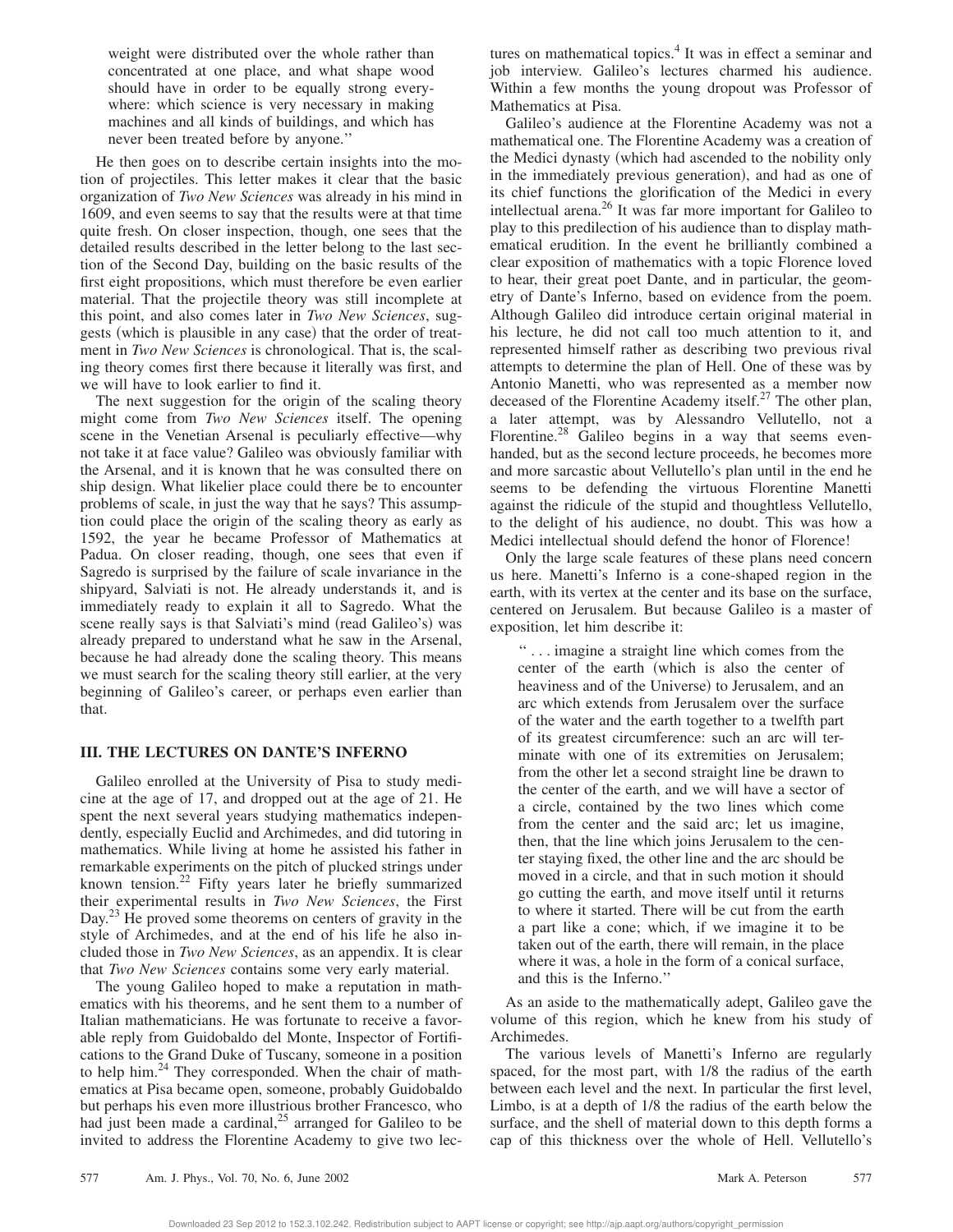Inferno, by contrast, is much smaller, located near the center of the earth, and only about 1/10 the radius of the earth in height, making it, as Galileo is quick to say, ridiculously small, only  $1/1000$  the volume of Manetti's.

Near the end of his presentation, Galileo says

''Here one might oppose that the Inferno cannot be so large as Manetti makes it, since, as some have suspected, it doesn't seem possible that the vault that covers the Inferno could support itself and not fall into the hole, being so thin, as is necessary if the Inferno comes up so high. And especially, beyond being no thicker than the eighth part of the radius of the earth, which is 405 miles more or less, some of it must be removed for the space of the Grotto of the Uncommitted, and even more must be removed [on the top] for the very great depth of the sea. To this one answers easily that such a thickness is more than sufficient; for taking a little vault which will have an arch of 30 braccias, it will need a thickness of about 4 braccias, which not only is enough, but even if you used just 1 braccia to make an arch of 30 braccias, and perhaps just 1/2, and not 4, it would be enough to support itself; and knowing that the depth of the sea is a very few miles, or better, even less than one mile, if we believe the most expert sailors, and assigning as many miles as seem necessary for the Grotto of the Uncommitted, a determinate measure not being given by the Poet, if this together with the depth of the sea comes to 100 miles, the said vault will still be very thick, and far more than is necessary to hold itself up.''

Because in Galileo's units the earth's radius is about 3200 miles, and 1/8 of that is 400 miles, it is clear that he is describing a scale model of the roof of the Inferno, including a certain anteroom hollowed out of it, at a scale of about 1 braccia to 100 miles. A normal man is 3 braccias tall, so the model suggests a large domed roof, somewhat smaller than the famous Brunelleschi dome of the Florentine cathedral which, as Galileo says, is less than 4 braccias thick and supports itself beautifully. This is a convincing argument that Manetti's model can support itself—but only until you realize that the argument assumes scale invariance! Could you really scale it up by a factor of 100,000? Absolutely not! The scaled up version is effectively weaker by that enormous factor and would immediately collapse of its own weight.

#### **IV. DISCUSSION**

When Galileo realized his mistake, probably just a short time later, it must have struck him like a lightning bolt. In fact, this is just how Sagredo reacts, in strangely emotional language, at the beginning of *Two New Sciences* where Salviati asserts that nature is *not* scale invariant: ''My brain . . . reels. My mind, like a cloud momentarily illuminated by a lightning-flash, is for an instant filled with an unusual light, which now beckons to me and which now suddenly mingles and obscures strange, crude ideas . . . . "29"

We need look no further to know why the problem of scaling and the strength of materials had urgent meaning for Galileo. There is nothing hypothetical about this suggestion. It is clear in the record, with no ambiguity at all. He had made a gigantic blunder in the Inferno lectures, sufficient to turn his whole argument on its head, and with it his claim to be an intellectual champion of his country and his sovereign, on whom his young career depended.

It may be difficult, from a modern point of view, to take Sagredo's overwrought words seriously. Yet the situation was serious enough, apparently, to force Galileo to concentrate on the scaling problem and develop a new theory almost immediately, to judge from numerous internal clues. Then, instead of publishing the theory, he kept it to himself for almost fifty years! This delay is baffling, if we ask ourselves only how we might have acted. Rather, we must ask how an intellectual of Galileo's time would have acted and why.

The lectures themselves were evidently a success, so what was the crisis? Here we note that the context of the lectures was a dispute, a ''duel,'' between Manetti and Vellutello. The lectures were actually a savage attack on Vellutello. To an extent that it is difficult to appreciate now, an intellectual career at a Renaissance court consisted in attacks and counterattacks, which often functioned as a kind of spectator sport.<sup>30</sup> This kind of ongoing dispute, with reputations on the line, was the very stuff of Italian intellectual life. Galileo's own career offers many examples. And here was the crisis. Nothing would be more natural than to anticipate another round in this dispute, a reply to Galileo from some partisan of Vellutello. Galileo should expect to be attacked—it went without saying—and he should have a good reply ready. But his position on scaling in the lectures was untenable. He had to develop a new position.

In this culture of attack and counterattack, it made a certain kind of sense to keep results secret until they were needed. The most famous example of this phenomenon is probably the solution of the cubic equation, which was held secret for decades until it was finally published by Cardano in  $1545<sup>31</sup>$  In the same way, Galileo may have developed the scaling theory and then not published it because the moment never actually arrived when he needed it.

It is not pure conjecture that Galileo would have followed such a strategy, keeping secret an important result until he needed it for self-defense. Indeed, in the controversy on floating bodies we see him doing exactly this. This controversy began when Galileo asserted, by Archimedes' principle, that ice must be less dense than water, because it floats. His Aristotelian opponents asserted that according to Aristotle, ice, being cold, must be more dense than water, and that ice floats, despite being more dense, because it is broad and flat. Galileo quickly disposed of this foolish argument, but then his opponents found an example of something (a chip of ebony) that really is denser than water and nonetheless floats, if you carefully put it on the water's surface (because it is broad and flat, they said). At this point neither side in the controversy had a satisfactory understanding of what they were seeing. Galileo's slightly odd response was to bring forward a method to prove Archimedes' principle by geometry, using some mechanical ideas of balance that had long fascinated him. This theory was clearly something he had kept ready for just such a moment, even though it did not really address the problem of the floating ebony chip. He made some new observations of this anomalous floating phenomenon (which we attribute mainly to surface tension) and stretched his geometrical theory to argue that Archimedes' principle could entirely account for it. This strategy worked, in the sense that he argued his opponents to a standstill. He never convinced them, but that was not the point. Rather, he had used his hitherto secret knowledge in a successful de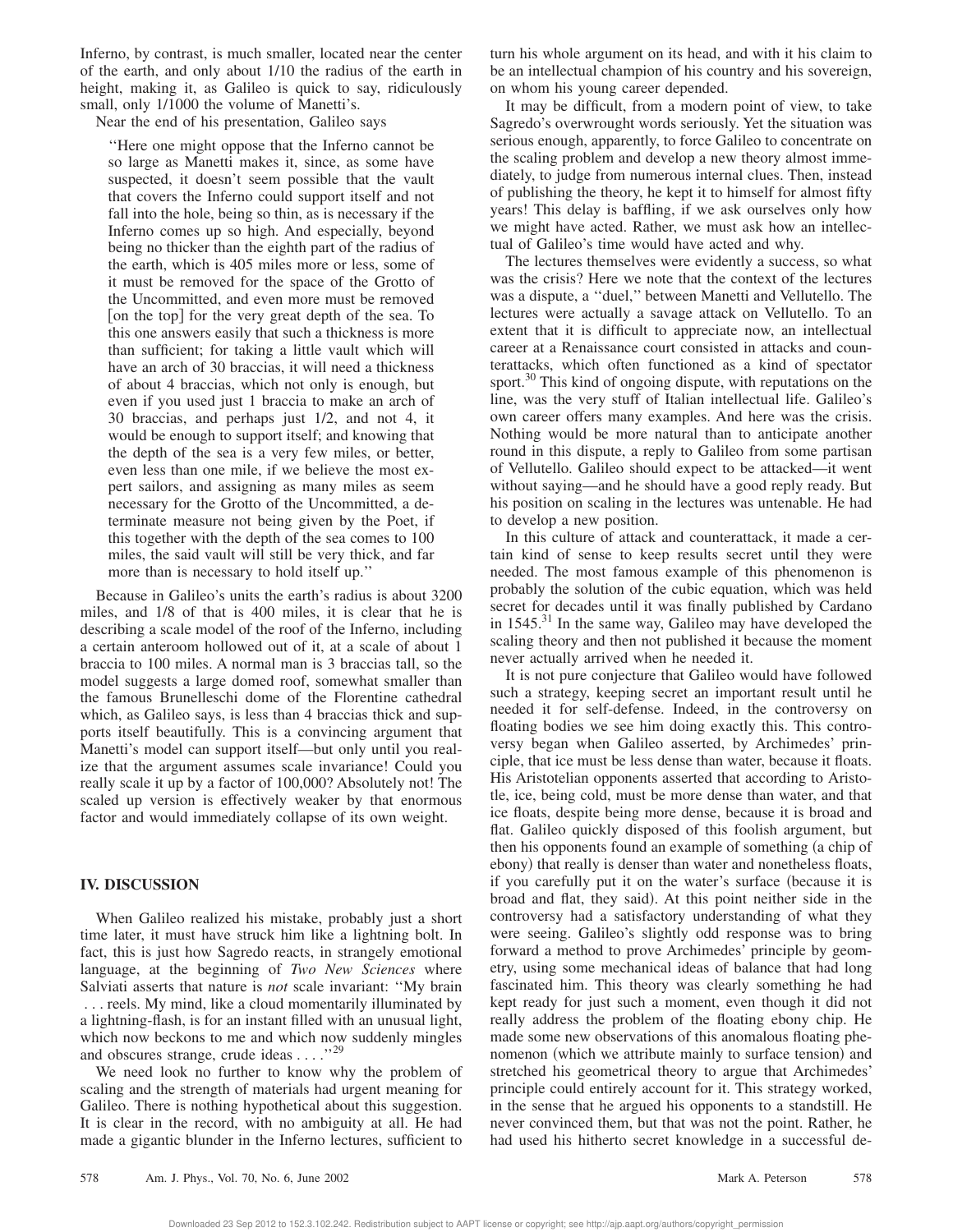fense. As we noted earlier, Galileo also used the scaling theory defensively in this controversy, right at the end, as a clincher, so to speak. $32$  Thus it is plausible that he had kept it for just such a purpose.

When Galileo finally published the scaling theory at the end of his life, he hints at the story of its discovery, including his original naivete about scale invariance. We have seen how Sagredo endorses scale invariance at the beginning of *Two New Sciences*, but in fact all three participants do so. On the Second Day, Simplicio, who is often slow to catch on, suddenly endorses scale invariance, as if he had just thought of it, and Sagredo has to point out that he had said it the day before, and this is what they have been talking about. At this point Salviati, who is Galileo's spokesman, says that he too had assumed scale invariance once, until various observations showed him the contrary. $33$  In this way Galileo is commendably frank, truthfully representing his former opinion in the Inferno lecture. On the other hand, he never mentions the lecture itself, which would still have been awkward for the honor of the Florentine Academy. No one can blame him for this. Quite possibly by 1638 there was no one else alive who even remembered this detail of the original lecture, and there was no real need to recount this story. Thus the motivating problem of *Two New Sciences*, the collapse of Manetti's Inferno, is discreetly avoided, and another one, not particularly convincing, a ship that falls apart of its own weight, is invented in its place.

In fact, Galileo seems to have regarded the Inferno lectures as an embarrassment, and this may be another reason why he postponed publishing the scaling theory. His first biographer, Viviani, was unaware of the lectures, despite living in Galileo's house during his last years, collecting Galileo's stories, and devoting himself to Galileo's memory after his death. Because Viviani is the source of most stories about Galileo, subsequent biographies have also said little or nothing about the Inferno lectures, which were only rediscovered in the 19th century. Thus one can plausibly conclude that Galileo never told Viviani about them. This circumstance is rather odd when you think that they were very likely the pivotal opportunity that got his career started. A letter of 1594 from Luigi Alamanni also indicates that Galileo was unhelpful to someone who wanted to get a copy of them.<sup>34</sup> The letter says, ''About that lecture of Galileo, he is in Padua, and I have not been able to get it from him."<sup>35</sup> There were copies with Bacio Valori in Florence, including one written out in Galileo's own hand, but he apparently did not volunteer this information.

There is another hint that Galileo's scaling theory was originally planned for defensive purposes. In working out the scaling theory, Galileo would have noticed a second problem in the Inferno lectures, besides the inevitable collapse of the roof. In the first lecture the dimensions of the lowest regions are determined by comparison with certain giants who have been placed there by Dante, embedded in ice. In the lecture Galileo assumed that these giants have the same proportions as normal men, and his only hesitation on this point was whether giants have the ideal human proportions favored by artists like Albrecht Dürer, who wrote on the subject, or whether they have proportions more like ordinary men. Manetti and Vellutello had differed on this point, and Galileo favored Manetti, of course. But it is a consequence of the scaling theory that giants couldn't have either of these proportions. If we look in *Two New Sciences* in the section on scaling in animals,  $36$  we find that in fact the animal of most

concern is man: Galileo is concerned about *giant men*. He even quotes a poet describing a giant, although it is Ariosto, not Dante, and he suggests, although it is a rather far-fetched interpretation of the words, that Ariosto understands that giants would be misshapen.<sup>36</sup> This occurrence of poetic giants and their proportions in *Two New Sciences* is entirely to be expected if the context is the Inferno lectures. The Ariosto lines make sense as part of a prepared defense: not only could he expound the scaling theory, he could invoke Ariosto as a poet who understands it. Although this literary allusion might not impress a scientific audience, the audience that mattered was a courtly audience. And although they would not understand the geometry, they would undoubtedly applaud this trick, just as they had applauded his skillful combination of Dante and geometry in the original lecture. Nearly fifty years later, as he finally wrote the scaling theory down for a very different audience, these associations still persist. This is speculation, of course, but the reader is invited to find a more plausible explanation for what Ariosto's giant is doing in *Two New Sciences*.

The setting in the Venetian Arsenal seems to promise practical science, and the scene is so effective that it has functioned as a credential for Galileo ever since, showing him to be a practical man of science, right at home with the foreman on the shop floor. There can be no doubt whatever that Galileo really was an ingenious and skillful experimentalist, but this opening scene fails to suggest how theoretical the work on scaling actually was. The Arsenal fades away almost immediately on the First Day, never to reappear. The discussion on the Second Day, when the subject finally comes into focus, is about beams with rectangular and circular cross section because the aim is geometrical proof. And the result to which the whole development is tending is entirely theoretical, and is given no practical illustration, namely that *anything* would break of its own weight if it were sufficiently scaled up. This is the content of the culminating Propositions VII and VIII on the Second Day. Proposition VII, for example, is ''Among heavy prisms and cylinders of similar figure, there is one and only one which under the stress of its own weight lies just on the limit between breaking and not breaking: so that every larger one is unable to carry the load of its own weight and breaks; while every smaller one is able to withstand some additional force tending to break it.'' This 17th century version of ''the inevitability of gravitational collapse'' is what the Second Day is really about.

It is noteworthy that Galileo describes no experiments to verify the scaling theory, although experiments on the bending of a loaded beam would have been very simple for him, and entirely characteristic of his Padua years. This circumstance suggests that the scaling theory is early, and had no practical motivation.

The Inferno lectures begin by praising the skill and audacity of those discoverers who have measured the heavens and the surface of the earth, and point out how much more difficult it is to know the earth's interior, where it seems that no one can go and return—yet even this our Dante had done! It is an implied theme of the lectures that the geometer can do this too: by the use of geometry we see beyond the limitations of our senses, reasoning about otherwise inaccessible things. This insight is, in a way, the heart of physics as Galileo came to understand it. Yet in the Inferno lectures the idea occurs almost accidentally, as part of a glib and clever entertainment. The geometry is merely descriptive. There are no actual discoveries.